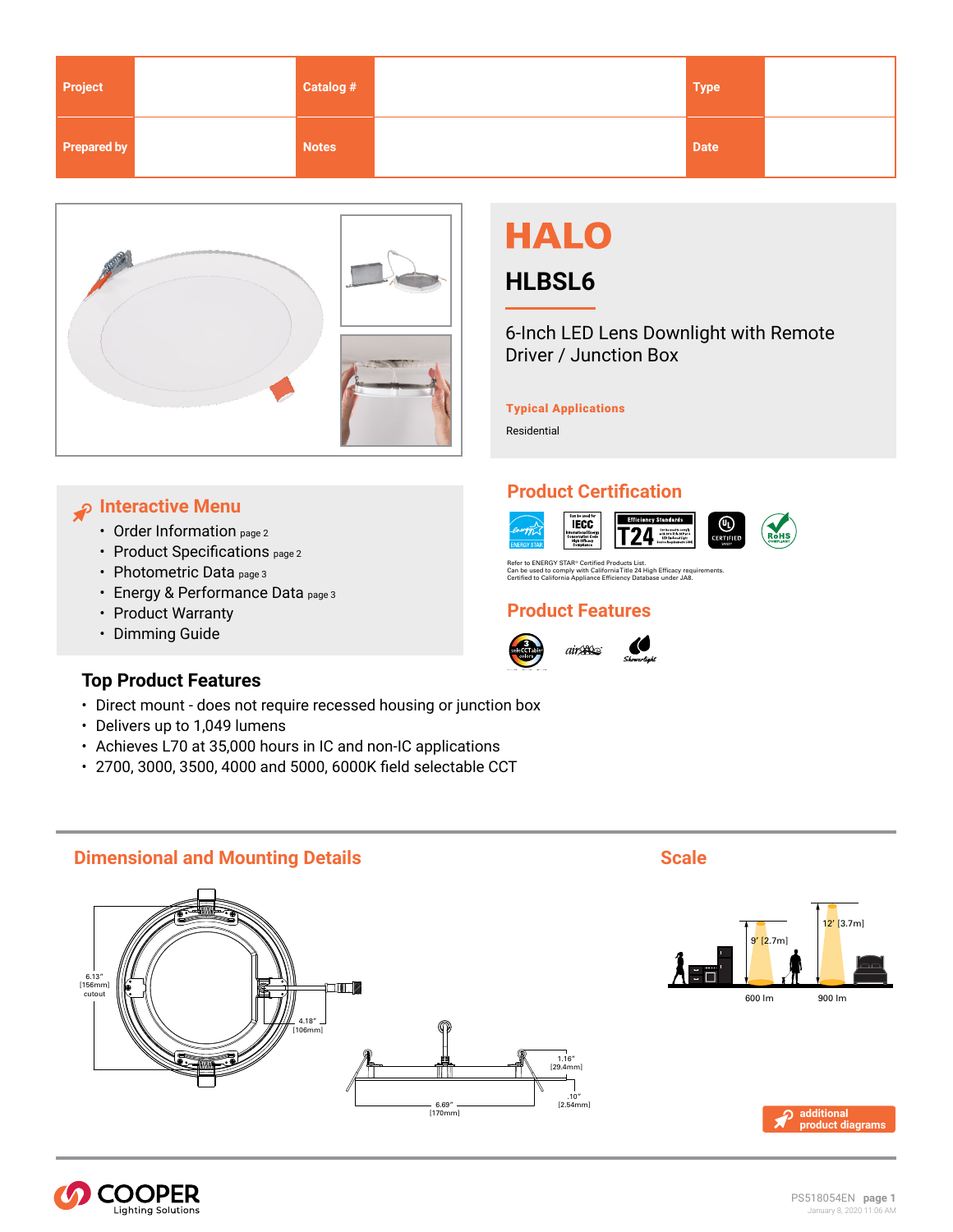**[HLBSL6](#page-0-0)**

### <span id="page-1-0"></span>**Order Information**

### **Icon Key: ∆** Configurable Product

#### SAMPLE ORDER NUMBER: **HLBSL6099FS351EMWR**

| <b>Models</b>                                                                                         | <b>Lumens</b>               | CRI/CCT                                                                                                                                                                                                           | <b>Driver</b>                                    | <b>Finish</b>             | Packaging                                                                                       |
|-------------------------------------------------------------------------------------------------------|-----------------------------|-------------------------------------------------------------------------------------------------------------------------------------------------------------------------------------------------------------------|--------------------------------------------------|---------------------------|-------------------------------------------------------------------------------------------------|
| <b>Models</b>                                                                                         | <b>Lumens</b>               | CRI/CCT                                                                                                                                                                                                           | <b>Driver</b>                                    | <b>Finish</b>             | Packaging                                                                                       |
| HLBSL6 = 6-lnch LED smooth lens<br>downlight with plastic housing and<br>remote driver / junction box | $09 = 900$ lumens (nominal) | 9FS23 = 90 CRI minimum, field selectable<br>2700K, 3000K, 3500K CCT<br>9FS35 = 90 CRI minimum, field selectable<br>3000K, 4000K, 5000K CCT<br>9FS46 = 90 CRI minimum, field selectable<br>4000K, 5000K, 6000K CCT | 1E = 120V 60Hz, LE & TE<br>phase cut 10% dimming | $MW =$ matte white flange | $R$ = recyclable 4-color unit carton<br>suitable for point of purchase<br>merchandising display |
| <b>Notes</b>                                                                                          | <b>Notes</b>                | Notes                                                                                                                                                                                                             | <b>Notes</b>                                     | <b>Notes</b>              | <b>Notes</b>                                                                                    |
|                                                                                                       |                             |                                                                                                                                                                                                                   |                                                  |                           |                                                                                                 |

#### **Accessories**

#### **Accessories HL6RSMF** = 6" new construction mounting frame **HLB6ROTMW** = 6" round oversized trim ring, 8.875" OD, matte white

**Extension Cable | seleCCTable Driver/Jbox HLB06FSEC** = 6 ft. extension cable **HLB12FSEC** = 12 ft. extension cable **HLB20ESEC** = 20 ft. extension cable

**Notes**

### **Product Specifications**

#### **Housing**

• Plastic mounting frame with integral flange provides passive thermal cooling achieving L70 at 35,000 hours in IC and non-IC applications

#### **Optics**

• Precision acrylic light guide organizes source flux into wide distribution with 1.28 spacing criteria, useful for general area illumination

#### LED Array

- Plurality of mid power LED's provides a uniform source with high efficiency and long life
- Available in 90 CRI minimum, R9 greater than 50 provides high color rendering
- Field Selectable color temperature (3 colors)
	- 2700K, 3000K, 3500K
	- 3000K, 4000K, 5000K
	- 4000K, 5000K, 6000K
	- Color accuracy of 4 step at the ends, 7 step in the middle
- Meets ENERGY STAR® color angular uniformity requirements, deviation is less than 0.006 u' v'

#### Remote Driver / Junction Box

- Die formed metal driver / junction box with captive hinged junction box cover
- Listed for (6) #12 AWG 90˚ C splice conductors, 2-in, 2-out plus (2) ground
- (4)  $\frac{1}{2}$ " conduit pry-outs
- Accepts 14-2, 14-3, 12-2, 12-3 U.S. and 14-2, 14-3, 12-2 Canadian NM cable
- (3) wire nuts for quick and reliable mains voltage connections
- Integral mounting facilitates direct mounting to building structure or mounting frame

#### **Driver**

- 120V 60 Hz constant current driver provides noise free operation
- Continuous, flicker-free dimming from 100% to 10% with select leading or trailing edge 120V phase cut dimmers

#### Installation

- Can be installed in 3/8" to 5/8" thick ceilings
- Round ceiling cutout
- Heat treated springs hold fixture fitting securely in the ceiling eliminating light leaks
- Housing is less than ½" thick and can span a 2" nominal framing member
- Can be removed from below the ceiling for service or replacement

#### **Compliance**

- cULus certified type IC suitable for direct contact with air permeable insulation
- Not recommended for use in direct contact with spray foam insulation, reference NEMA LSD57-2013
- Wet location listed and IP44 ingress protection
- Airtight per ASTM-E283-04
- Suitable for use in clothes closets when installed in accordance with the NEC 410.16 spacing requirements
- EMI/RFI emissions per FCC 47CFR Part 15 consumer limits
- Contains no mercury or lead and RoHS compliant
- Photometric testing in accordance with IES
- LM-79-08
- Lumen maintenance projections in accordance with IES LM-80-08 and TM-21-11
- Can be used for State of California Title 24 high efficacy LED compliance under JA8, reference Modernized Appliance Efficiency Database System (MAEDBS) for 2019 JA8 High Efficacy Lighting
- ENERGY STAR® certified, reference "Certified Light Fixtures" database

#### **[Warranty](www.cooperlighting.com)**

• Five year warranty standard.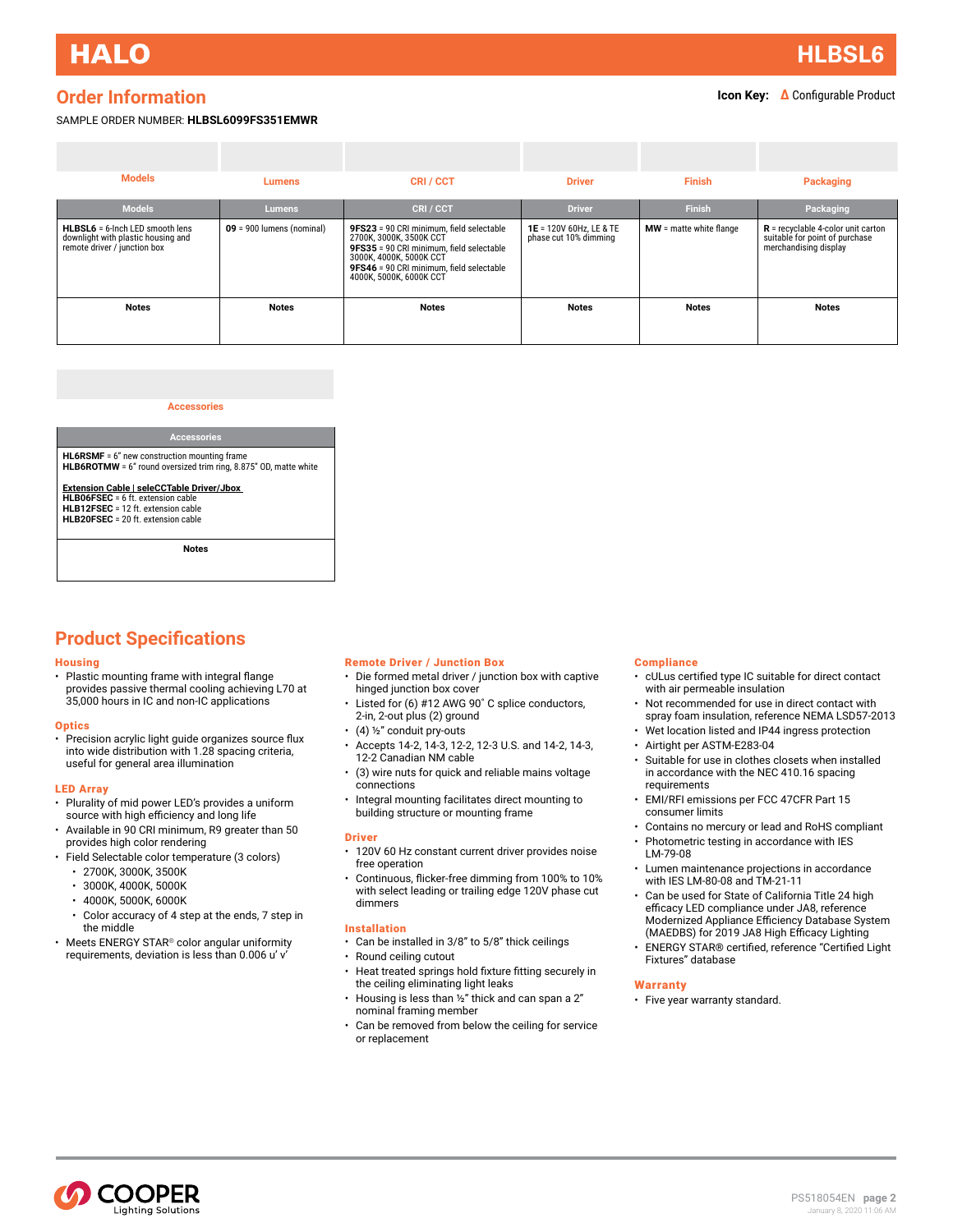## <span id="page-2-0"></span>**HALO**

## **Photometric Data**

## **[HLBSL6](#page-0-0)**





#### **HLBSL6099FS351EMWR**

**22** Spacing criterion: (0-180) Beam Angle: 112.9° (90-270) 1.24 (Diagonal) 1.38

Field Angle: 161.5° Lumens: 866 Input Watts: 87.7W Input Watts: 12.9 W Efficacy: 67.13 LPW Test Report: CD1-U.IES HLBSL6099FS351EMWR.ies

| <b>Zonal Lumen</b> | <b>Lumens</b> | % Lumens |
|--------------------|---------------|----------|
| $0 - 30$           | 233.8         | 27       |
| $0 - 40$           | 383.6         | 44.3     |
| $0 - 60$           | 682.4         | 78.8     |
| $0 - 90$           | 866.0         | 100      |



### **COLOR METRIC SUMMARY**

#### **HLBSL6099FS231EMW**

| 2700K          |             | 3000K          |             | 3500K          |             |
|----------------|-------------|----------------|-------------|----------------|-------------|
| TM-30-15       | $Rf = 91.0$ | TM-30-15       | $Rf = 91.0$ | TM-30-15       | $Rf = 91.0$ |
|                | $Rq = 98.0$ |                | $Rq = 99.0$ |                | $Rq = 99.0$ |
|                | $Ra = 93.1$ | <b>CRI/CIE</b> | $Ra = 94.2$ | <b>CRI/CIE</b> | $Ra = 93.6$ |
| <b>CRI/CIE</b> | $R9 = 60.1$ |                | $R9 = 68.7$ |                | $R9 = 69.3$ |

#### **HLBSL6099FS351EMW**

| 3000K          |             | 4000K          |             | 5000K          |             |
|----------------|-------------|----------------|-------------|----------------|-------------|
| TM-30-15       | $Rf = 92.0$ | TM-30-15       | $Rf = 90.0$ | TM-30-15       | $Rf = 90.0$ |
|                | $Rq = 99.0$ |                | $Rq = 98.0$ |                | $Rq = 97.0$ |
| <b>CRI/CIE</b> | $Ra = 94.4$ |                | $Ra = 95.6$ | <b>CRI/CIE</b> | $Ra = 94.4$ |
|                | $R9 = 72.4$ | <b>CRI/CIE</b> | $R9 = 86.1$ |                | $R9 = 80.6$ |

#### **HLBSL6099FS461EMW**

| 4000K          |             | 5000K          |             | 6000K          |             |
|----------------|-------------|----------------|-------------|----------------|-------------|
| TM-30-15       | $Rf = 91.0$ | TM-30-15       | $Rf = 91.0$ | TM-30-15       | $Rf = 91.0$ |
|                | $Rq = 98.0$ |                | $Rq = 99.0$ |                | $Rq = 99.0$ |
| <b>CRI/CIE</b> | $Ra = 94.0$ |                | $Ra = 94.9$ | <b>CRI/CIE</b> | $Ra = 95.1$ |
|                | $R9 = 78.1$ | <b>CRI/CIE</b> | $R9 = 84.9$ |                | $R9 = 84.4$ |

### **Energy and Performance Data**

|                   |       | <b>Lumens</b> | <b>Power</b><br>(W) | <b>LPW</b> |
|-------------------|-------|---------------|---------------------|------------|
|                   | 2700K | 940           | 12.6                | 74.6       |
| HLBSL6099FS231EMW | 3000K | 1018          | 12.5                | 81.4       |
|                   | 3500K | 1005          | 12.5                | 80.4       |
|                   | 3000K | 866           | 12.9                | 67.1       |
| HLBSL6099FS351EMW | 4000K | 954           | 12.7                | 75.1       |
|                   | 5000K | 957           | 12.9                | 74.2       |
|                   | 4000K | 991           | 12.5                | 79.3       |
| HLBSL6099FS461EMW | 5000K | 1049          | 12.3                | 85.3       |
|                   | 6000K | 1015          | 12.5                | 81.2       |

**Note:** Refer to IES files for more product data.